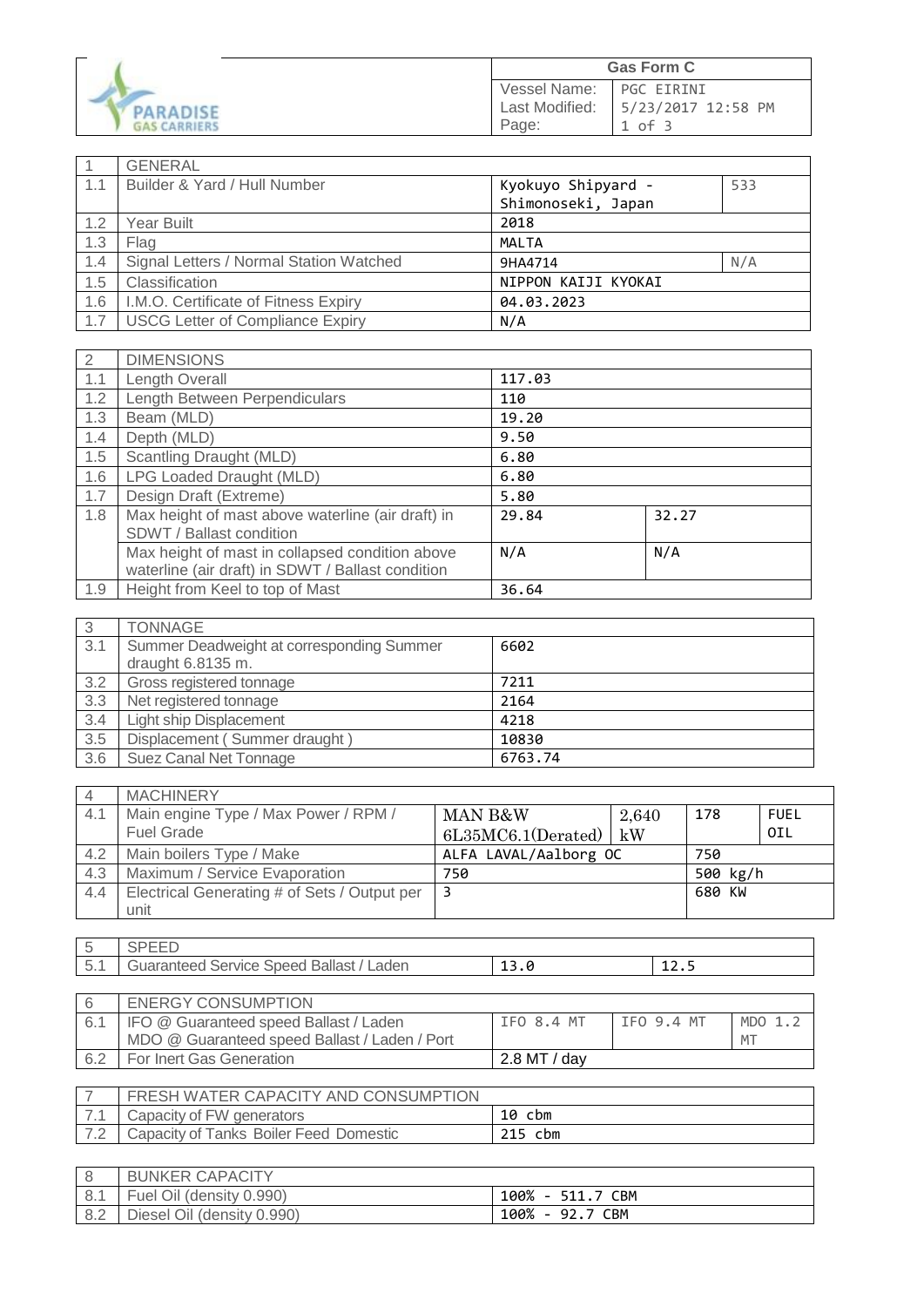

| $\hbox{9}$ | <b>CARGO</b>                                          |                               |
|------------|-------------------------------------------------------|-------------------------------|
| 9.1        | Number                                                | $\overline{2}$                |
| 9.2        | <b>Type of Construction</b>                           | 2PG Carbon-Mangalese Steel    |
| 9.3        | Type, Details of Insulation                           | Cylindrical, Polyurethan foam |
| 9.4        | Minimum Temperature                                   | $-51.0 C$                     |
| 9.5        | 100% Capacity @ -163°C of #1 Tank                     | N/A                           |
|            | 100% Capacity @ -163°C of #1 Tank                     |                               |
|            | 100% Capacity @ -163°C of #1 Tank                     |                               |
|            | Total 100% Capacity @ -163°C                          |                               |
| 9.6        | Loading or Filling Restrictions                       | <b>NONE</b>                   |
| 9.7        | The vessel's cargo tanks can be cooled down from      | 19.8 hrs                      |
|            | ambient temperature for initial loading within        |                               |
| 9.8        | Cargo Loading Performance. The Vessel is capable      | 12 hrs                        |
|            | of receiving a full cargo (including Slow start and   |                               |
|            | topping up, but excluding cooling of pipes,           |                               |
|            | connecting/disconnecting) in less than ____ hours,    |                               |
|            | provided the cargo tanks are properly cooled down     |                               |
|            | and the vapour return line is suitable for the vessel |                               |
|            | to use the HD compressors                             |                               |
| 9.9        | Maximum Filling Rate                                  | 98%                           |
| 9.10       | Relief valve settings                                 | $0.85/1.8$ MPa                |
| 9.11       | Loaded Boil-Off Design Rate during laden voyage       | N/A                           |
|            | shall be equal to or less than ___% of the full       |                               |
|            | loaded cargo per day                                  |                               |

| 10   | <b>CARGO PUMPS</b>                                                                                                                                                                                |           |          |
|------|---------------------------------------------------------------------------------------------------------------------------------------------------------------------------------------------------|-----------|----------|
| 10.1 | Number per Tank                                                                                                                                                                                   | 1         |          |
| 10.2 | Type and Maker                                                                                                                                                                                    | Deep well | Wartsila |
| 10.3 | <b>Rated Capacity Each</b>                                                                                                                                                                        | 300 CBM/H |          |
| 10.4 | Cargo Discharging Performance<br>(If a Vapor connection is not supplied, the vessel<br>should be able to still comply with the this<br>statement generating return using the cargo<br>vaporizer.) | yes       |          |

| $-11$ | <b>SPRAY PUMPS</b>               |                                |             |
|-------|----------------------------------|--------------------------------|-------------|
|       | Number per Tank                  |                                |             |
| 11.2  | Type and Make                    | ESCN-260 MCT                   | TAIKO KIKAI |
|       | 11.3 Rated Capacity of Each Pump | 500cbm/h // 95 cbm/h //75cbm/h |             |

| 12   | CARGO INSTRUMENTATION                                |                                 |
|------|------------------------------------------------------|---------------------------------|
|      | 12.1   Number & Type of Main Level Gauges & Accuracy | 1 Magnetic Float type           |
|      | 12.2 Number & Type of Backup Level Gauges &          | 1 Magnetic Float type           |
|      | Accuracy                                             |                                 |
|      | 12.3 Number of Temperature Sensors in Each Tank      |                                 |
| 12.4 | Position of Temp. Sensors within Cargo Tanks         | Bottom/middle/upper - 5/46/80 % |
|      | 12.5   No / Type of Pressure Sensors & Accuracy      | $+/- 1.0\%$ F.S.                |